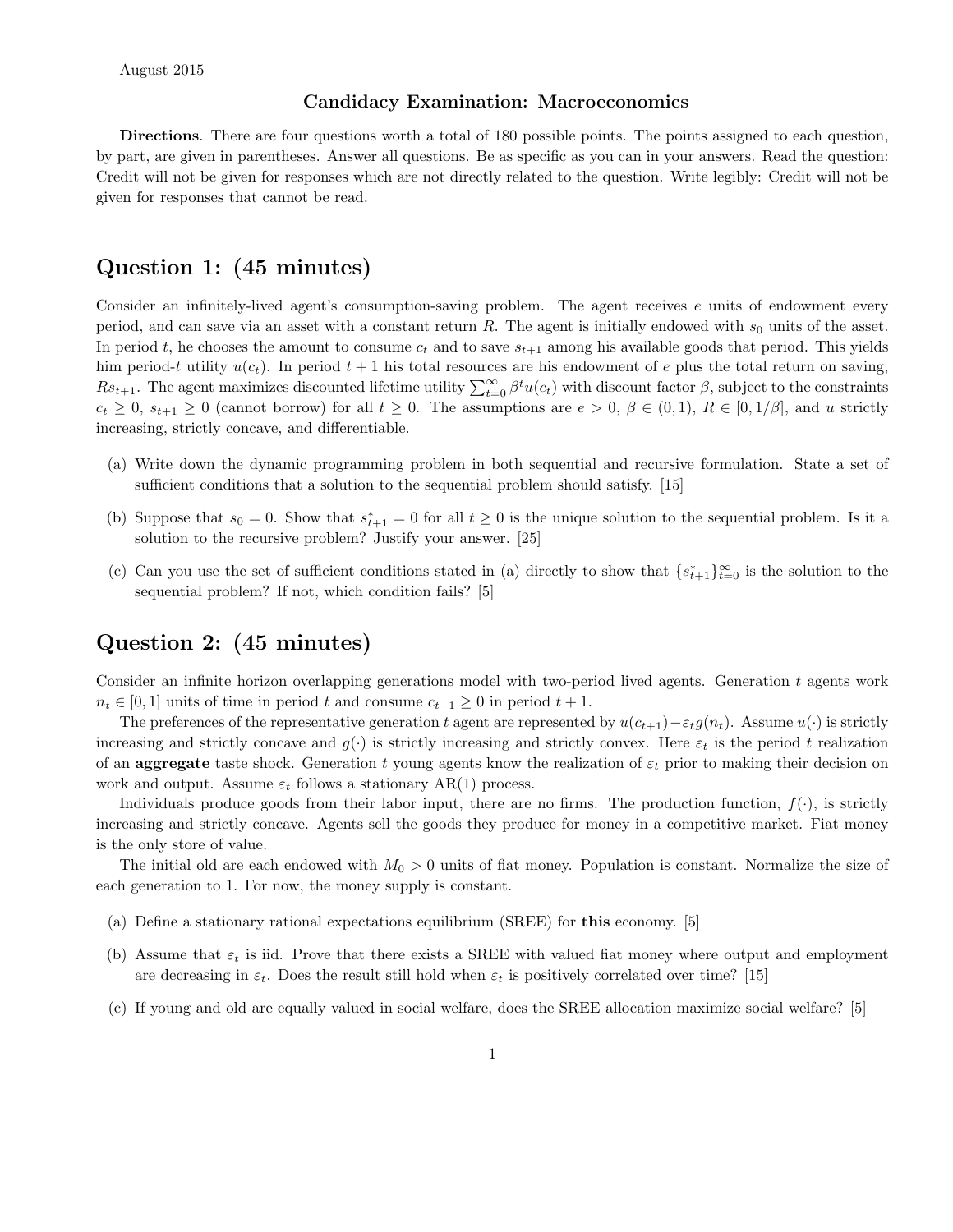(d) The central bank is concerned that output and employment are fluctuating in this economy. It decides to use monetary policy to stabilize the economy. The period t money supply is given by  $M_t = M_{t-1}x_t$ . Here  $x_t = \xi(\varepsilon_{t-1})$  and is a known deterministic function of the period  $t-1$  taste shock. Assume  $x_t$  only takes on positive values. Variations in the money supply take the form of proportional transfers to old agents. Can the monetary authority stabilize the economy? That is, does the stationary distribution of output and employment depend on the policy function,  $\xi(\varepsilon_{t-1})$ ? Answer by characterizing the SREE for this economy. [20]

# Question 3: (45 minutes)

Consider the one-sector stochastic growth model with a unit measure of identical agents. Each agent is endowed with one unit of labor per period and the same initial wealth in the form of capital. The period utility of an agent is  $u(C) - q(N)$ , where C is the agent's consumption and  $N \in [0, 1]$  is the time spent working. Assume  $u(C)$  is strictly increasing, strictly concave, and differentiable. Assume  $q(N)$  is strictly increasing, strictly convex, and differentiable. Each household maximizes discounted utility with discount factor  $\beta \in (0,1)$ . Household's save by holding capital which is rented to firms.

Output is produced by competitive firms who have access to a production function given by:

$$
y = AF(\tilde{K}, \tilde{N})
$$
\n<sup>(1)</sup>

where  $\tilde{K}$  is the capital rented from households and  $\tilde{N}$  is the labor input supplied to an arbitrary firm. Assume  $F(\tilde{K}, \tilde{N})$ exhibits constant returns to scale.

The productivity of a firm is given by  $A = an_{-1}^{\gamma}$  and is composed of two terms. The first, denoted a, is a TFP shock to the production function. This is an aggregate shock and follows an AR(1) process. The second term,  $n_{-1}^{\gamma}$ , captures the effect of average employment in the previous period on productivity in the current period.<sup>1</sup> This dependence of current productivity on past employment is parameterized by  $\gamma$ . Each household is small and thus has no impact on average employment in any period.

- (a) Suppose that each agent makes decisions taking  $n$  and its state dependent evolution as given. Define a recursive equilibrium. To do so, carefully and completely specify the individual household problem as a dynamic programming problem. Discuss state and control variables. Then describe the conditions of market clearing and other elements of a recursive competitive equilibrium. [20]
- (b) Suppose the representative household believes that the aggregate capital stock, k, evolves according to  $k' =$  $h(a, k)$ . Is this consistent with a recursive competitive equilibrium? [10]
- (c) Assume there is a recursive equilibrium that satisfies your definition in part (a). Will it be coincide with the solution of the planner's problem? Defend your answer. [5]
- (d) Assume a is iid and  $\gamma > 0$ . In this case, explain in words and through the model how variations in TFP in period t can impact the economy in future periods. In other words, explain how  $\gamma > 0$  creates an endogenous propagation of TFP shocks. [10]

## Question 4: (45 minutes)

Modify the model of Diamond and Dybvig (1983) as follows:

<sup>1</sup>Here capitalized words correspond to individual variables and lower case words are for aggregates and/or averages.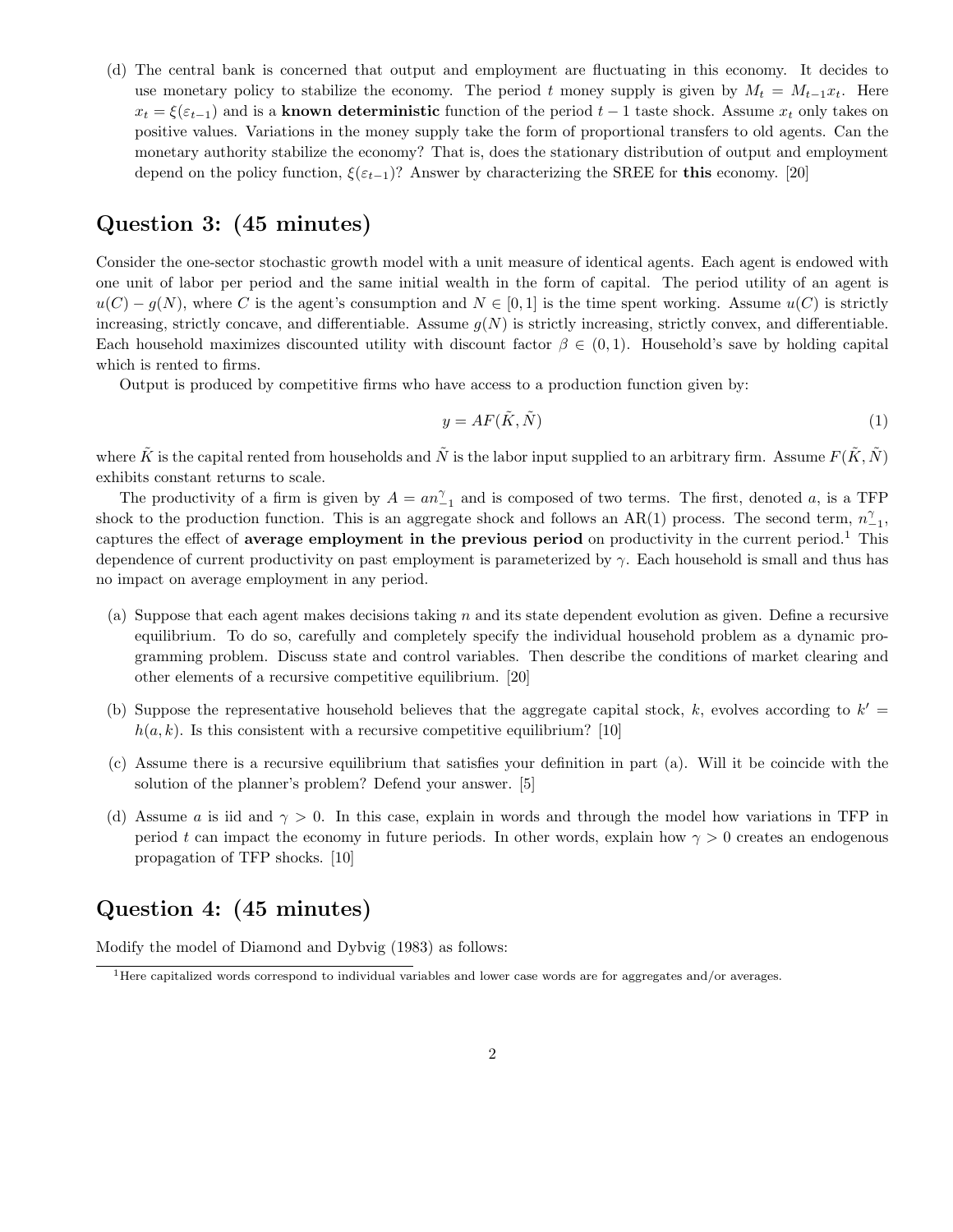(i) An individual's utility function is  $[\theta + (1 - \theta)\phi]u(c_1) + (1 - \theta)\beta u(c_2)$ , where  $\theta \in \{0, 1\}$  is a taste shock and  $\phi > 0$  is a known constant. Add a subscript H to the variables associated with individuals with  $\theta = 1$  and a subscript L to the variables associated with individuals with  $\theta = 0$ .

(ii) Projects are divisible. If a fraction, say x, of a long-term project is liquidated in period 1, the liquidation yields x units of goods in period 1, while the remainder of the project will yield  $R(1-x)$  units of goods in period 2.

As in the original paper, the gross rate of return to storing goods from one period to the next period is 1, and the bank cannot observe individuals' realizations of  $\theta$ . Assume:

$$
0 < \beta < 1 - \phi, \quad 0 < \phi < 1, \quad R > \frac{1}{\phi + \beta}.
$$

To simplify the analysis, assume that  $u(c) = \ln c$ . Please complete the following parts.

- (a) Formulate and solve the problem of a social planner who can observe individuals' realizations of  $\theta$  and who maximizes the expected utility of a representative individual in the economy. Denote the planner's choices of the consumption levels (i.e., the efficient allocation) as  $(c_1^*{}^H, c_1^*{}^L, c_2^*{}^L)$ , where the subscripts denote periods and the superscripts the realizations of  $\theta$ . [10]
- (b) In what sense does the efficient allocation feature risk sharing among the individuals? Support your answer with algebra. [5]
- (c) Consider the following deposit contract offered by a bank. The individual deposits the entire unit of the endowment in the bank. (In the following description, the "fraction of the deposit" refers to the fraction of this unit, rather than the amount of goods that an individual obtains from a withdrawal.) The individual can withdraw any fraction  $x \in [0,1]$  of his/her deposit in period 1, and keep the remaining fraction in the bank. The amount of goods obtained from withdrawing x fraction of the deposit is  $x\delta$ , where  $\delta = c_1^{*H}$  and  $c_1^{*H}$  is characterized in part (2) above. In period 2, the individuals who still have deposits in the bank share the bank's assets in proportion to their deposits. That is, if  $Y \in [0,1]$  is the fraction of total deposits withdrawn in period 1, then an individual who withdrew a fraction  $x < 1$  of his/her deposit obtains the following amount of goods from the bank in period 2:

$$
\max\left\{0,\frac{1-\delta Y}{1-Y}R(1-x)\right\}.
$$

Let  $W \in [0, 1]$  denote the expectation in period 1 that every other individual with  $\theta = 0$  will withdraw W fraction of the deposit in period 1. This expectation is formed after individuals have already deposited in the bank. Given this expectation, analyze the optimal withdrawal decisions of the two types of individuals. In particular, write x (the optimal fraction of withdrawal by an individual with  $\theta = 0$ ) as a best response to W. [10]

(d) Define a symmetric equilibrium as one in which  $x = W$ , and define a bank-run equilibrium as one in which  $x = W = 1$ . Characterize all symmetric equilibria by solving W. Prove that the bank-run equilibrium is the only symmetric equilibrium if the following condition holds:

$$
\frac{R(\phi+\beta)-1}{R-1} < \frac{\phi}{\phi+\beta}.\tag{2}
$$

 $[15]$